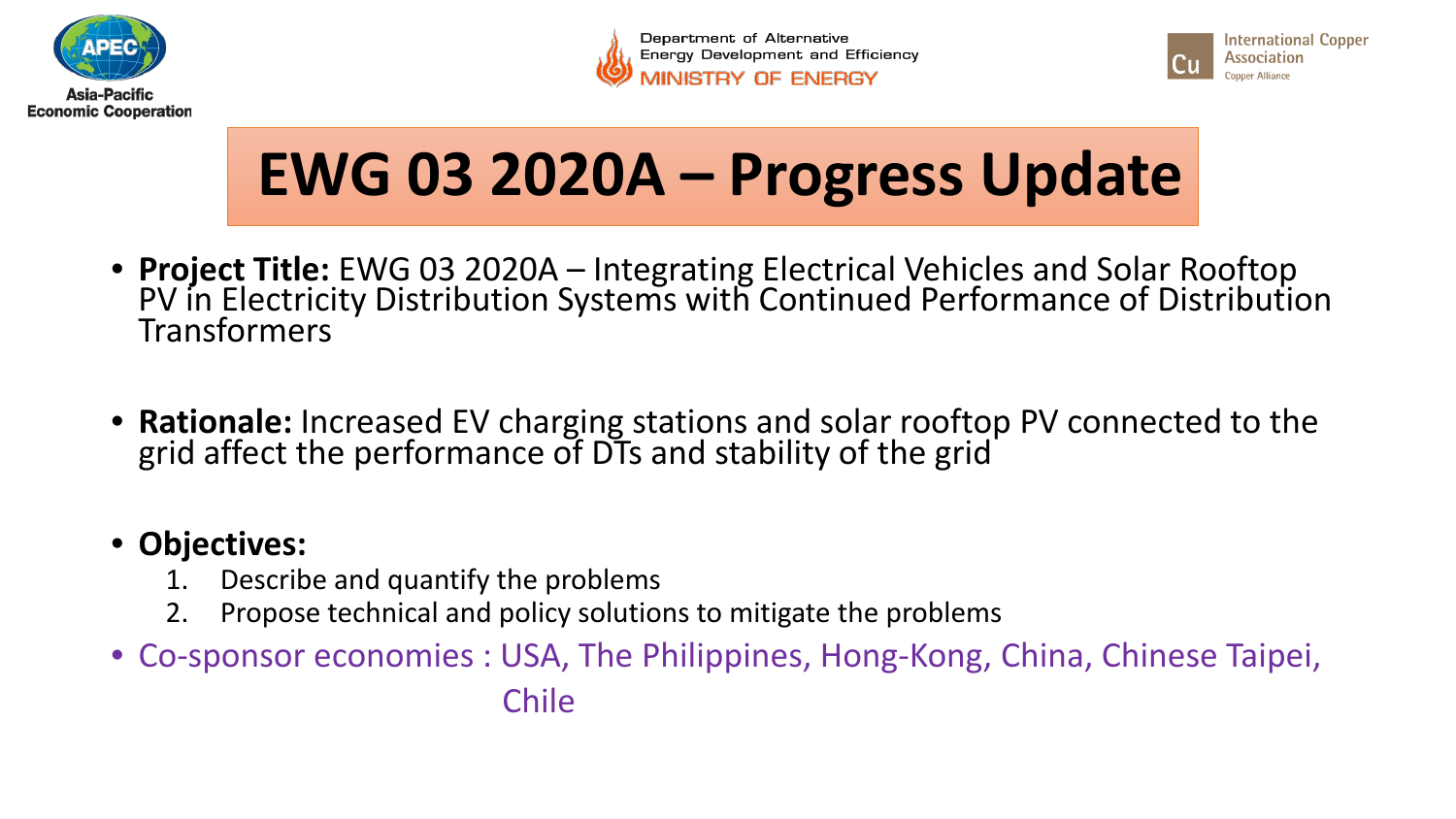

Department of Alternative **Energy Development and Efficiency** 



**EWG 03 2020A – Progress Update**

- **Activities:**
	- o Data Collection
	- o Load and Impact Analysis
	- o Review of International and APEC Experience
	- o Preparation of Technical and Policy Recommendation Report
	- o Organization of Workshop
- **Methodology:**
	- o Data collection through internet research and survey questionnaires
	- o Load and impact analysis
	- o Formation of international experts committee to formulate recommendations

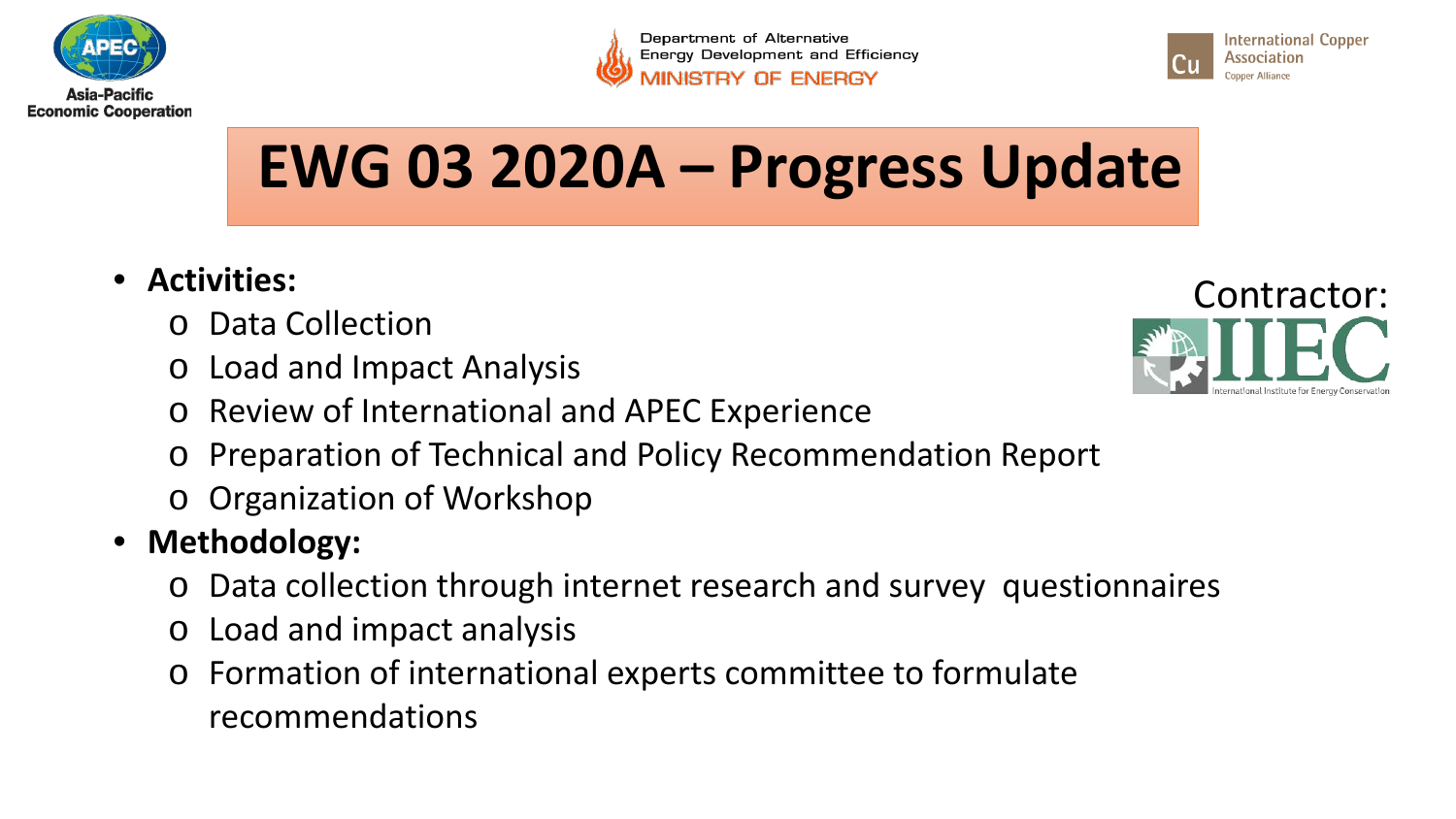





## **Key Findings on PV&EV Impacts**

- PVs and EVs can negatively affect the grid stability and power quality due to the intermittent nature of PV energy and uncertainty of EV load.
- Possible Impacts of Solar PV and EV on Distribution Networks and Distribution Transformers include:

| <b>Technology</b> | <b>Possible Impacts on Distribution Network</b>                                                                                                                                                                                                                                                                                                     | <b>Possible Impacts on Distribution Transformer</b>               |
|-------------------|-----------------------------------------------------------------------------------------------------------------------------------------------------------------------------------------------------------------------------------------------------------------------------------------------------------------------------------------------------|-------------------------------------------------------------------|
| <b>Solar PV</b>   | increased spinning reserve at the generation level<br>less stable system arising from the inability to support $\bullet$<br>$\bullet$<br>system frequency management<br>voltage change/voltage stability<br>$\bullet$<br>decrease in daytime loading<br>line overloading<br>$\bullet$<br>power quality issues<br>system loss<br>reverse power flows | transformer overloading<br>power quality issues<br>voltage change |
| <b>EV</b>         | voltage drop, deviation, and instability<br>overloading of lines<br>system instability<br>harmonics and system losses<br>short-circuit currents are higher                                                                                                                                                                                          | accelerated aging<br>overheating<br>Overloading                   |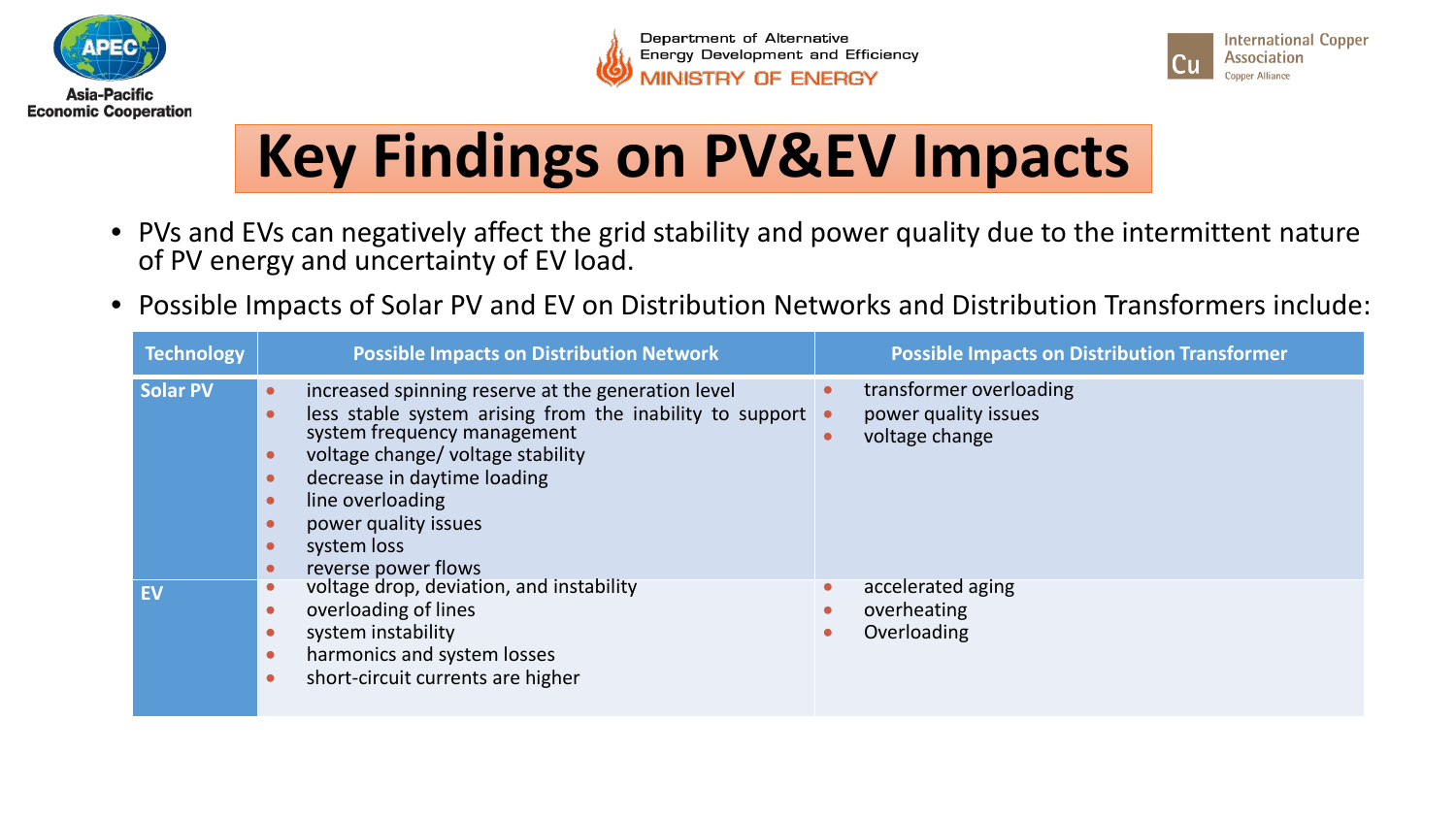





## **Key Findings on PV&EV Impacts**

- Most utilities in APEC have employed grid codes and other means to manage adverse impacts from the intermittent nature of PV energy and uncertainty of EV load.
	- However, most of them focus on imposing requirements on PV generation and EV load (e.g., solar inverter and EV charger specifications), and utilization of smart grid technologies rather than developing new specifications for network components.
- Utilities have opted for a more comprehensive approach (beyond DT specifications) on mitigating impacts of solar PVs and EVs. - Grid codes with stringent requirements on solar inverters and EV chargers, and load managements.
- Extensive review of research works found that:
	- Trend of DT life will generally improve with PV penetration until power flow reversals.
	- Coordinated operation of the PVs and EVs can negate the issues arising due to individual integration of PVs and EVs.